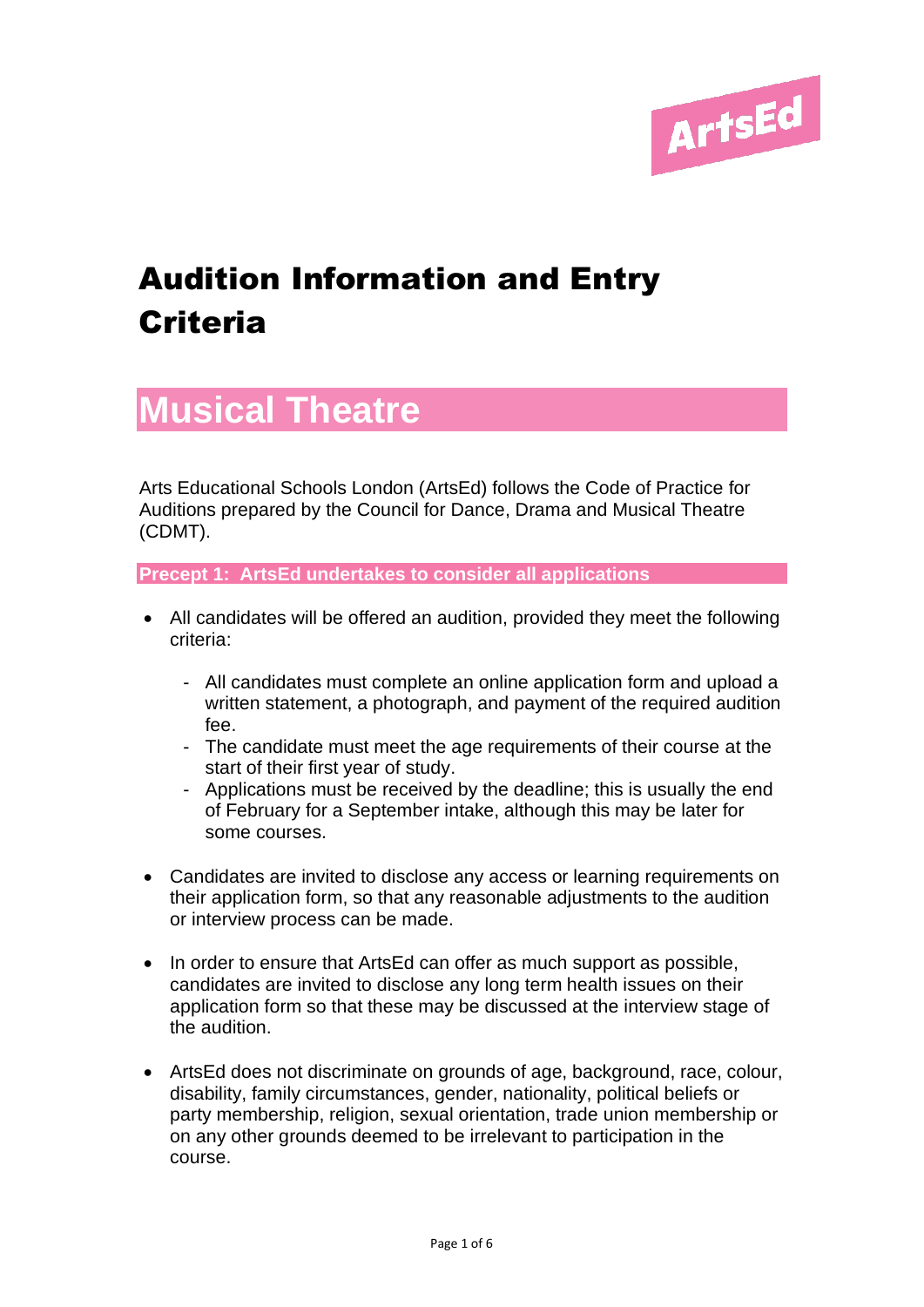- ArtsEd is committed to providing access to our courses to as wide a range of ethnic and social groups as possible. Auditions take place at ArtsEd from November to April, and our Outreach teams work with youth groups around the country to encourage talented candidates from underrepresented groups to apply for auditions. Free auditions may be offered to candidates who would otherwise be unable to attend.
- ArtsEd offers Foundation Courses for young people interested in preparing for a full-time training course in musical theatre. Foundation students are offered a free audition for full-time Musical Theatre course.

#### **Precept 2: ArtsEd undertakes to provide candidates with the necessary information before and at the selection process**

Before the audition

• All applications are made on line. Candidates have a choice of three audition dates, giving students at least four weeks to prepare. ArtsEd guarantees to confirm the audition date within one week, although confirmations are usually sent within 48 hours. Candidates will be sent an email to confirm their audition date and time. This email provides candidates with a link to the applications portal on our website.

The portal provides candidates with the following information:

- audition requirements
- texts candidates need to prepare
- details of the audition day
- directions to ArtsEd
- Audition requirements:
	- $\sim$  candidates must prepare the following:
		- two musical theatre songs in full. One should be a ballad written no later than 1965 (e.g. 'If I Loved You'
		- from *Carousel*), and the other should provide a contrast. ■ a monologue chosen from a shortlist of eight given to
		- candidates (as above)
		- candidates must be prepared to take part in a jazz workshop on the audition day
- We do our best to accommodate students' wishes if they need to change their audition date.
- **Experience, prior learning, audition and formal qualification** ArtsEd, in common with other drama schools, accepts applicants who have followed unconventional academic pathways, applicants who have changed careers later in life, and applicants who have little experience in acting but who show great potential. The implications of these factors are that: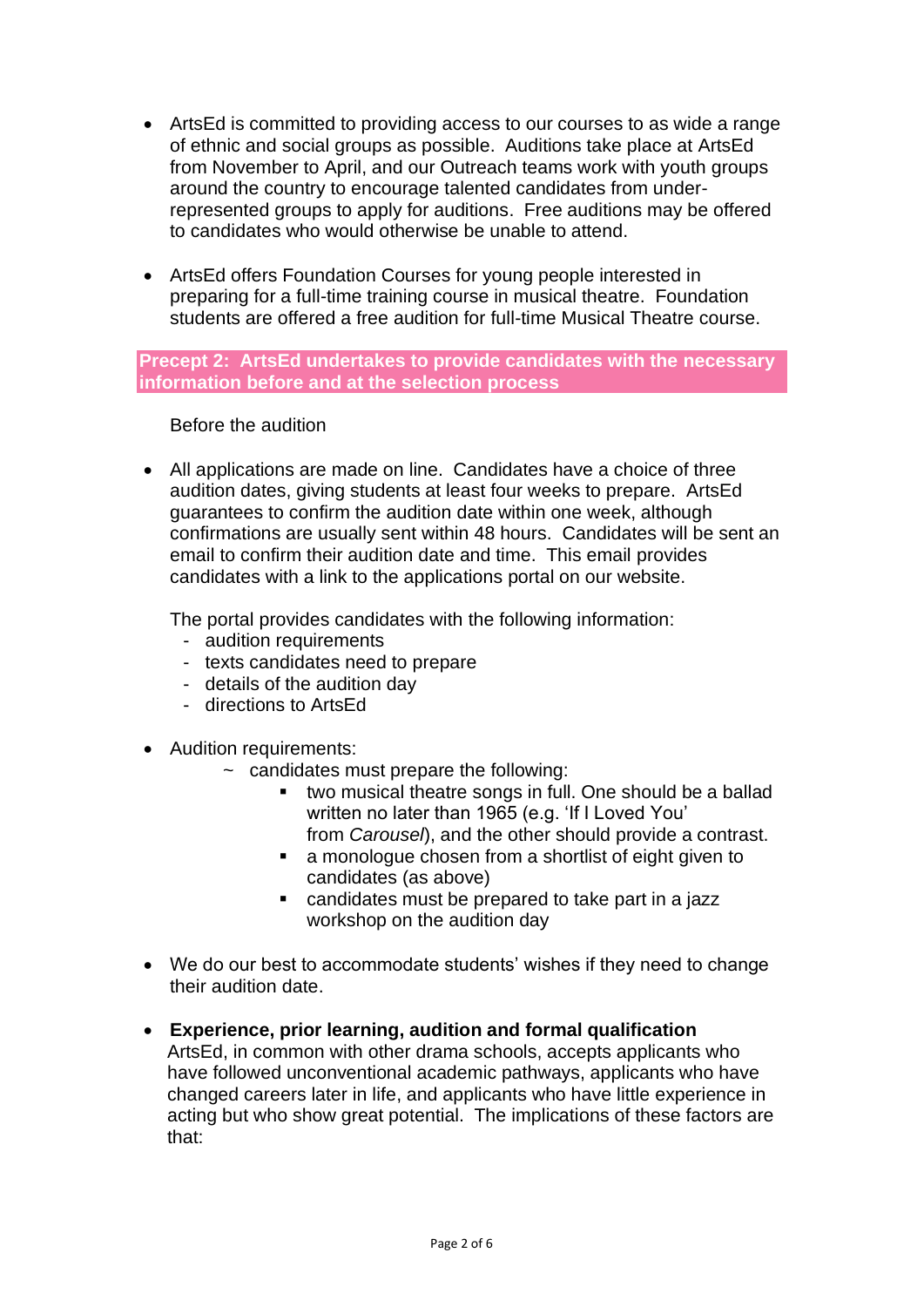- There is no alternative to audition as a means of admitting students to the course.
- The cultural and academic diversity of entrant groups of acting and musical theatre students is likely to be greater than is common in many other areas of arts education and training.

Entry Criteria

# • *Formal Entry Qualifications*

While audition is the primary means of determining the applicant's suitability for entry, ArtsEd normally requires the following additional formal qualifications:

- Passes in two subjects at A-level or a BTec National Diploma
- Where English is a second language a TOEFL score of 6 or higher

When the School is satisfied that an applicant from an unconventional academic background without formal qualifications nevertheless fulfils the audition criteria *(see below)* it may waive the academic requirements, although good spoken English is a requirement for all our courses.

# • *Audition Criteria*

The aim of the audition is to provide the applicant with the opportunity to demonstrate the quality of his/her work and his/her potential to benefit from the course. Auditions are conducted by panels of teaching staff. The panel looks for reasonable evidence that the applicant:

- is able to demonstrate potential in all three disciplines of acting, dance and singing
- is able to portray a character convincingly
- is able to apply their intelligence to the understanding of text, music and choreography and the communication of meaning
- is capable of work of distinctive individuality
- is able to work effectively with others
- is flexible, industrious and receptive to suggestions
- possesses the work ethic, motivation and stamina to participate in the training and successfully complete the course

**3: ArtsEd undertakes to provide candidates with information on the availability of and criteria for the allocation of public funding**

Fees and funding information is included on the web pages of all vocational courses at<https://artsed.co.uk/>

Following the auditions, successful candidates will be informed of the range of funding options available to them.

**4: ArtsEd undertakes to give candidates the opportunity to demonstrate their potential to fulfil the aims of the course**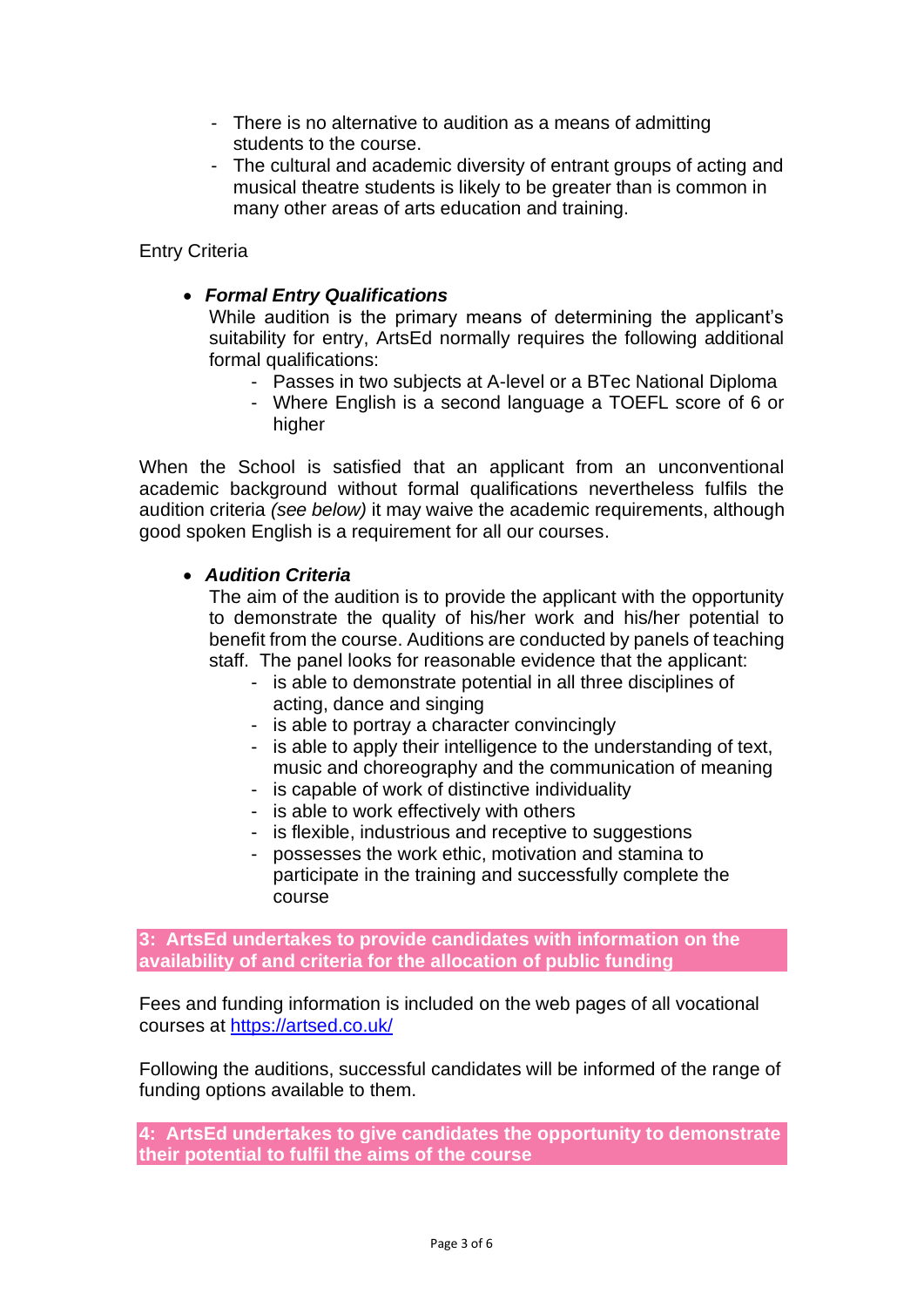Every effort is made to ensure candidates feel at ease, are given ample opportunity to demonstrate their potential for training, and are given opportunities to ask questions.

# • *Audition Day Procedure*

# **There are two stages to the musical theatre audition:**

**Stage 1** consists of a group jazz dance audition and a short individual singing audition.

#### *Dance audition*

Candidates are required to participate in a jazz class led by a senior member of dance staff and overseen by the Head of Dance or Director of Musical Theatre. All applicants are required to dress appropriately in fitted dance/ sports attire with either soft jazz shoes, foot thong or bare feet. All jewellery must be removed for safety reasons.

We will be looking closely at

- how you learn how you listen and respond to instructions
- how well you can apply the technique you are taught to the choreography
- your acting through dance the characterisation, expressiveness and creativity you bring to the routine.

#### *Singing audition*

Candidates should prepare two musical theatre songs in full. One should be a 'legit' ballad written no later than 1965 (e.g. 'If I Loved You' from *Carousel*), and the other should provide a contrast and be something you enjoy singing. For stage one you should prepare a section from each of the two songs, each lasting no longer than one minute. The audition panel will choose to hear one or both of these sections. Sheet music in the right key must be brought for both songs. Please avoid songs which demand an exteme 'character' voice, such as 'Adelaide's Lament' (*Guys and Dolls*) or 'My Girlfriend Who Lives in Canada' (*Avenue Q*). We need to hear YOUR voice – if you are invited to continue to Stage Two you may be asked to perform the same two songs in full.

**Stage 2** Candidates will be selected to stay for this stage. Some may be required to dance again. All candidates will:

- take part in a group acting workshop
- sing again using their songs as previously prepared for the first stage of the audition
- perform their monologue to the panel. The panel will give the candidate various scenarios to see they respond to direction and how well they work with others.
- take part in an interview with a senior tutor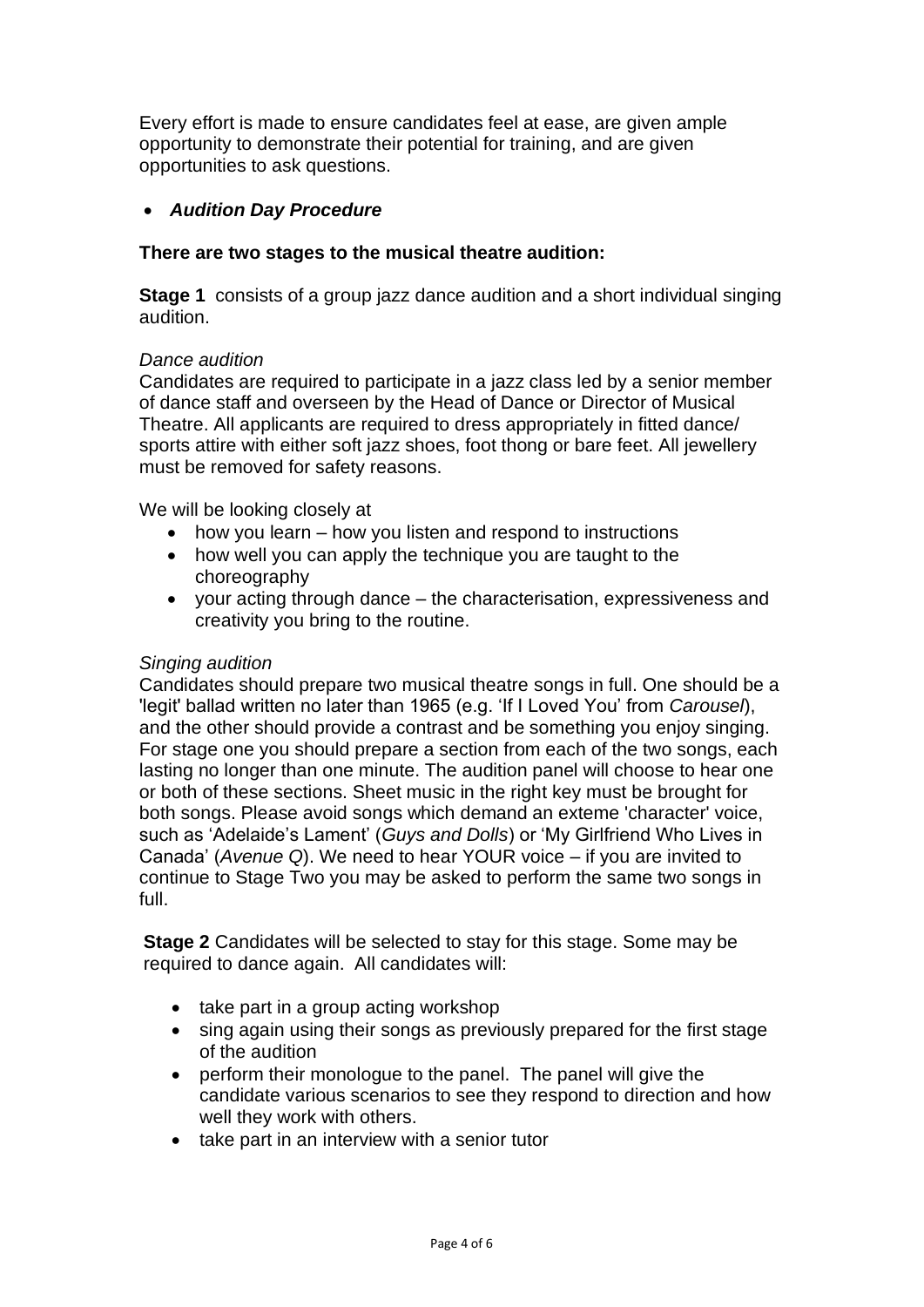• in some cases candidates may be required to have an orthopædic examination by a qualified physiotherapist for which top and shorts should be worn.

**Precept 5: ArtsEd undertakes that the decision-making process is fair and transparent**

### *Selection process*

Each member of the audition panel completes a detailed Audition Report form on which they record comments about each stage of the audition process, and give grades on the candidates' potential for training. If there are any discrepancies of opinion amongst the panel, the candidates in question are auditioned further and extra time is allocated for this purpose.

#### **Criteria for selection**

The Audition Report form records each panel member's comments about each stage of the audition process, and gives grades in a number of areas, as detailed below:

#### *Dance*:

- Potential: strength, control, athleticism, placement, and coordination.
- Quality: style, musicality, focus and receptiveness to change
- Presentation: interpretation, expressiveness and characterisation.

#### *Singing:*

- Vocal quality: strength, pitch, tone, range
- Technique: Musicality, Use of Dynamics, Projection
- Presentation: Involvement, Expressiveness, Interpretation

#### *Acting:*

- Sense of character/situation
- Use of text
- Inner life
- Physicality
- Ability to be directed (duologue only)
- Listening and Reacting (duologue only)

Musical Theatre applicants are graded 1 to 5, where

- 1 = Huge potential (many good features, some outstanding)
- 2 = Well suited to training (good features and no major shortcomings)
- 3 = Satisfactory but trainable (some good features and some shortcomings)
- $4 = Not ready for training (many shortcomings)$
- 5 = No potential for training (shortcomings in important areas)

The scores for each element of the recall are amalgamated with the scores awarded for Part One of the audition.

**Precept 6: ArtsEd undertakes to ensure that candidates are informed of the outcome of an audition**